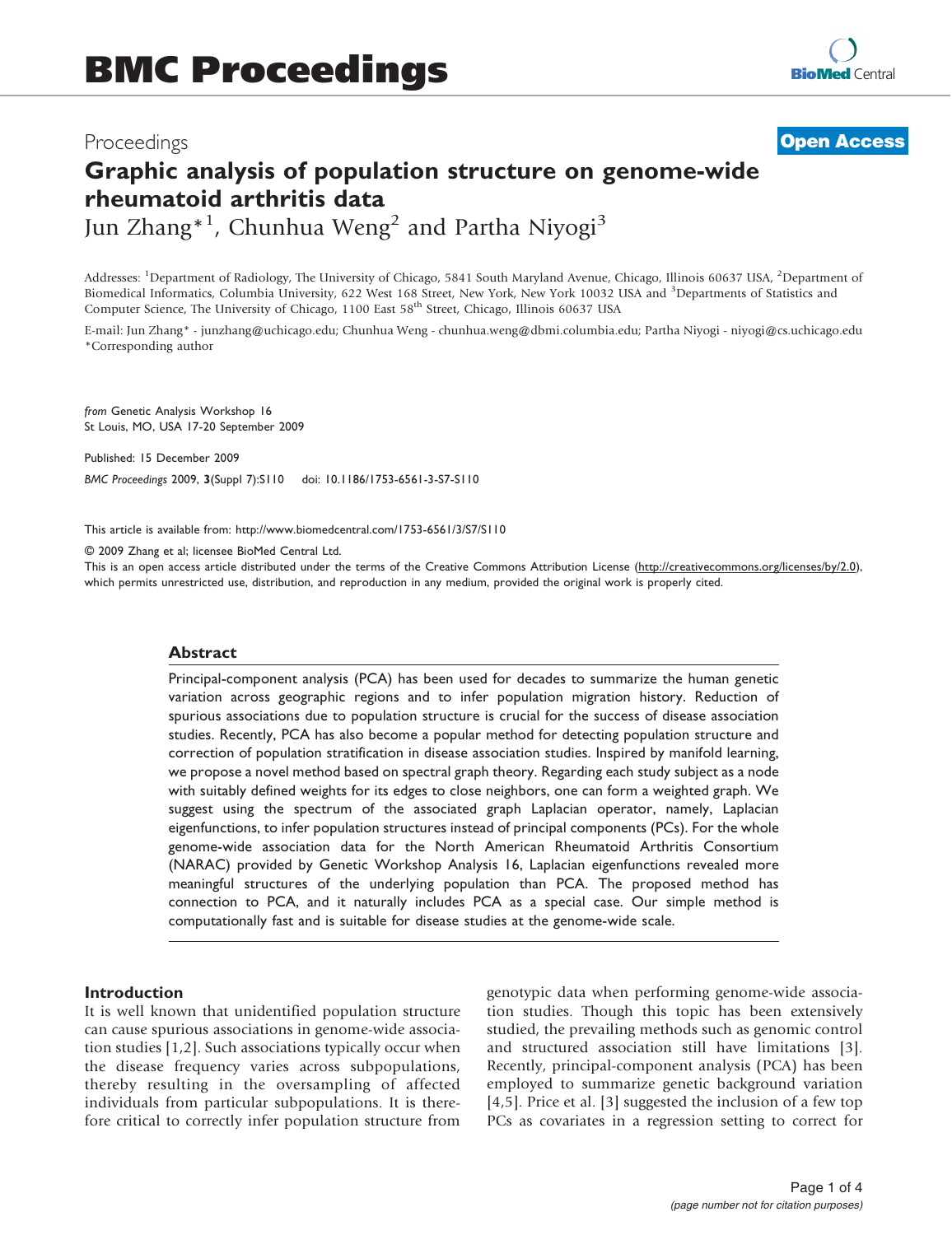structure. However, there is concern about the interpretation of PCs. Recently, for instance, Novembre and Stephens [\[6\]](#page-3-0) showed that patterns (such as gradients and waves) appearing in the PC analysis of continuous genetic data sometimes resemble sinusoidal mathematical artifacts. These generally arise when PCs are applied to spatially correlated data. Nevertheless, PCA can provide evidence of major demographic migration events and is still widely used in many contexts for genetic data analysis.

Here we propose a novel approach for detecting population structure inspired by graph theory. Unlike PCA, which uses all pairs of individuals, this method uses the idea of shrinkage and considers only close neighbors as measured by pairwise correlation. Therefore, it is robust to outliers and the results obtained can reveal the local dependence structures of population samples. We demonstrate our method, LAPSTRUCT, on the North American Rheumatoid Arthritis Consortium (NARAC) data provided by Genetic Analysis Workshop 16. Rheumatoid arthritis (RA) is a complex and chronic inflammatory joint disease with both genetic components and environmental factors. It has been observed that PTPN22 and TRAF1-C5 genes are associated with RA [[7](#page-3-0)].

## Methods

The NARAC study sample includes 868 cases ascertained at RA clinics and 1194 controls from the New York cancer study. The individuals from NARAC were genotyped with the Illumina 550 k single-nucleotide polymorphism (SNP) array in the whole genome, with total 545,080 SNPs. 507,246 SNPs passed quality control after removing SNPs with a departure from Hardy-Weinberg equilibrium (using  $\chi^2$  statistic) in controls significant at the  $10^{-5}$  level, SNPs with genotype call rates <90%, and SNPs with a minor allele frequency <0.01. Each individual's affection status (unaffected as 0, affected as 1) was regarded as the phenotype. All 2026 individuals in the NARAC data were included in this analysis.

First, let g denote the matrix of genotype  $(0, 0.5, 1)$  of individual  $j$  at SNP. We standardize each SNP  $i$  by subtracting the row mean  $\mu = \frac{1}{N} \sum_j g_{ij}$ , and then divide each entry by  $\sqrt{\frac{1}{2}p_i(1-p_i)}$  , where  $p_i$  is an estimate of the allele frequency at SNP *i* given by  $p_i = \frac{\frac{1}{2} + \sum_j g_{ij}}{1 + N}$  $=\frac{J}{1+N}$ +∑ +  $\frac{1}{2}$ 1 ; all

missing entries are excluded from the computation. Let g still denote the standardized genotype matrix, then  $C_{jk} = \frac{1}{M} \sum_{i} g_{ij} g_{ik}$ . Then, for each pair of individuals j

and k, we define the distance  $||v_i - v_k|| = 1 - C_{ik}$ . Regard each individual *j* as a vertex  $V_i$  in a weighted graph  $G =$ (V, E), where  $j = 1$  to N. Set the weight between individuals  $j$  and  $k$  to be a Gaussian kernel  $W_{jk} = e^{-\frac{||v_j - v_k||^2}{2}}$  for  $j \neq k$  and  $||v - v_k|| < \varepsilon$ ,  $W_{jk} = 0$  for  $j \neq k$  and  $||v - v_k|| > \varepsilon$  and  $W_{jj} = 1.0$  for all j. Here,  $\varepsilon$  is a positive real number that measures the size of each subject's neighborhood in terms of correlations; that is, all individuals within distance  $\varepsilon$  are regarded as one's close neighbors.

Cases and controls are regarded as vertices of a weighted graph and each vertex is connected to its close neighbors through edges according to their pairwise distances. This reflects the fact that distances between vertices that are far apart are relatively less important, and therefore need not be preserved if the sample size of the dataset is reasonably large. The eigenfunctions of the associated graph Laplacian operator on the graph are generalized geometric harmonic functions, which contain geometric structure information of the population dependence graph. The eigenvectors of the graph Laplacian are the first-order linear approximations of Laplacian eigenfunctions. Therefore, they are much more meaningful than the usual PCs as they relate to the intrinsic structure of the data.

Let  $D$  be a diagonal matrix of size  $N \times N$  with entries  $D_{jj} = \sum_{k} W_{jk}$  , which is a natural measure on the vertices. The Laplacian matrix on graph  $G$  is defined as  $L = W-D$ . Note that L is a symmetric and positive semidefinite matrix, and we restrict to the normalized version  $D^{-1}L$ , which is not symmetric anymore. The eigenfunctions of the normalized equation  $Le = \lambda e$  are denoted by  $e_i$  =  $(e_{j1}, ..., e_{eN})^T$  for each j, ranked according to the<br>increasing of their corresponding eigenvalues i.e.  $\lambda_{i}$ increasing of their corresponding eigenvalues, i.e.,  $\lambda_0 \leq$  $\lambda_1 \leq \lambda_2 \leq \dots$  It is easy to see that 0 is always an eigenvalue with constant eigenvector consisting of all 1 values. These eigenfunctions generalize the low frequency Fourier harmonics on a manifold approximated by the graph G. The Laplacian eigenmap with first  $n$  (usually small, 2 or 3) eigenvectors is defined as  $f: k \rightarrow (e_{1k}, e_{2k}, ..., e_{nk})$  for individual  $k$  to achieve dimension reduction. Note the situation here is different from PCA, where one takes the PCs corresponding to the largest eigenvalues that account for the largest amount of variation in the data.

The Laplacian eigenmap has the important locality preserving property, that is, the distance between a pair of subjects in the Laplacian eigenmap reflects their degree of correlation. The more they are correlated, the closer together they are mapped. Immediately, Laplacian eigenmap leads to cluster-like structures for subjects who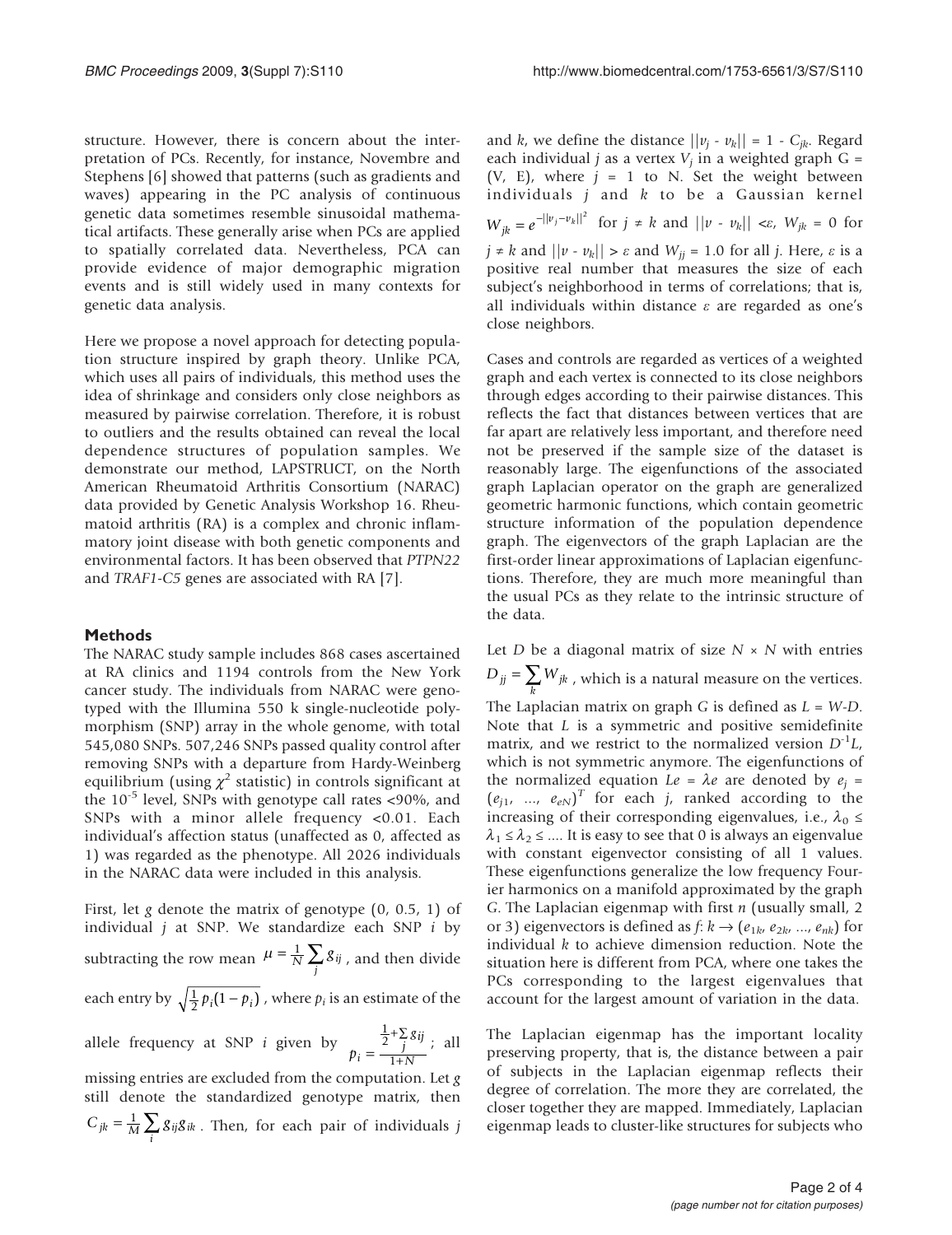either come from the same discrete subpopulation or share more common ancestry in an admixed population. Therefore, we suggest using Laplacian eigenvectors instead of PCs to study population structure. Next we follow Price et al. [[3](#page-3-0)] to regress genotypes and phenotypes on the top ten Laplacian eigenvectors for each individual and compute the adjusted  $\chi^2$  statistic of the residuals.

## Results

The PC map (Figure 1a) depicts the European population structure similar to the map previously published by Price et al. [[3](#page-3-0)]. The Laplacian eigenmap (Figure 1b) shows the compact trend from center to bottom right and a long tail-like trend to the left. Surprisingly, these two trends are remarkably separated in the unnormalized version of Laplacian eigenmap (Figure 1c). We compared the results for two SNPs that have been reported to be associated with RA (see [Table 1](#page-3-0)). The results are consistent with the prevailing principalcomponents-based approach, EIGENSTRAT.

## **Discussion**

By setting a constant weight for each pair of individuals and sufficiently large  $\varepsilon$  to include all individuals into everyone's neighborhood, the proposed approach naturally includes PCA as a special case. This fact follows from the observation below. If all weights  $W_{ij}$  are equal,

say,  $\frac{1}{N^2}$ , where N is the total number of individuals,

then  $D_{jj} = \frac{1}{N}$  and  $L = \frac{1}{N}I - \frac{1}{N^2}ee^T$ , where  $e = (1, ..., 1)^T$ . Let  $g = (g_1, ..., g_N)^T$  denote the genotype data of all<br>individuals where each q, stands for the genotype individuals, where each  $g_i$  stands for the genotype<br>vector for the *i*<sup>th</sup> individual and let *u* denote the vector for the  $i^{\text{th}}$  individual and let  $\mu$  denote the sample mean vector of genotypes. Then one has  $g L g^T = \hat{E} [ (g-\mu)(g-\mu)^T ].$  Because  $\hat{E} [ (g-\mu)(g-\mu)^T]$ is the sample covariance matrix of the individuals, the Laplacian eigenfunctions equal the PCs.

In general, for sufficiently large  $\varepsilon$ , the top Laplacian eigenfunctions describe global variations instead of local dependence structures, and they numerically approximate to the top PCs. As  $\varepsilon$  decreases, the Laplacian eigenmap describes the local dependence structures at different scales. When  $\varepsilon$  becomes so small that each subject's neighborhood shrinks to itself, Laplacian eigenmap cannot detect any structure. In practice, the successful use of the proposed algorithm requires a method to choose effective  $\varepsilon$  to make the graph connected and maintain valid type 1 error for association studies. Similar to the PCA approach for association testing, a method to choose the eigenvector dimension is also required for optimal performance.



Figure 1 Population structures. Detected by PCA: a, Laplacian; b, its unnormalized version; c, both with  $\varepsilon = 1.0$ .